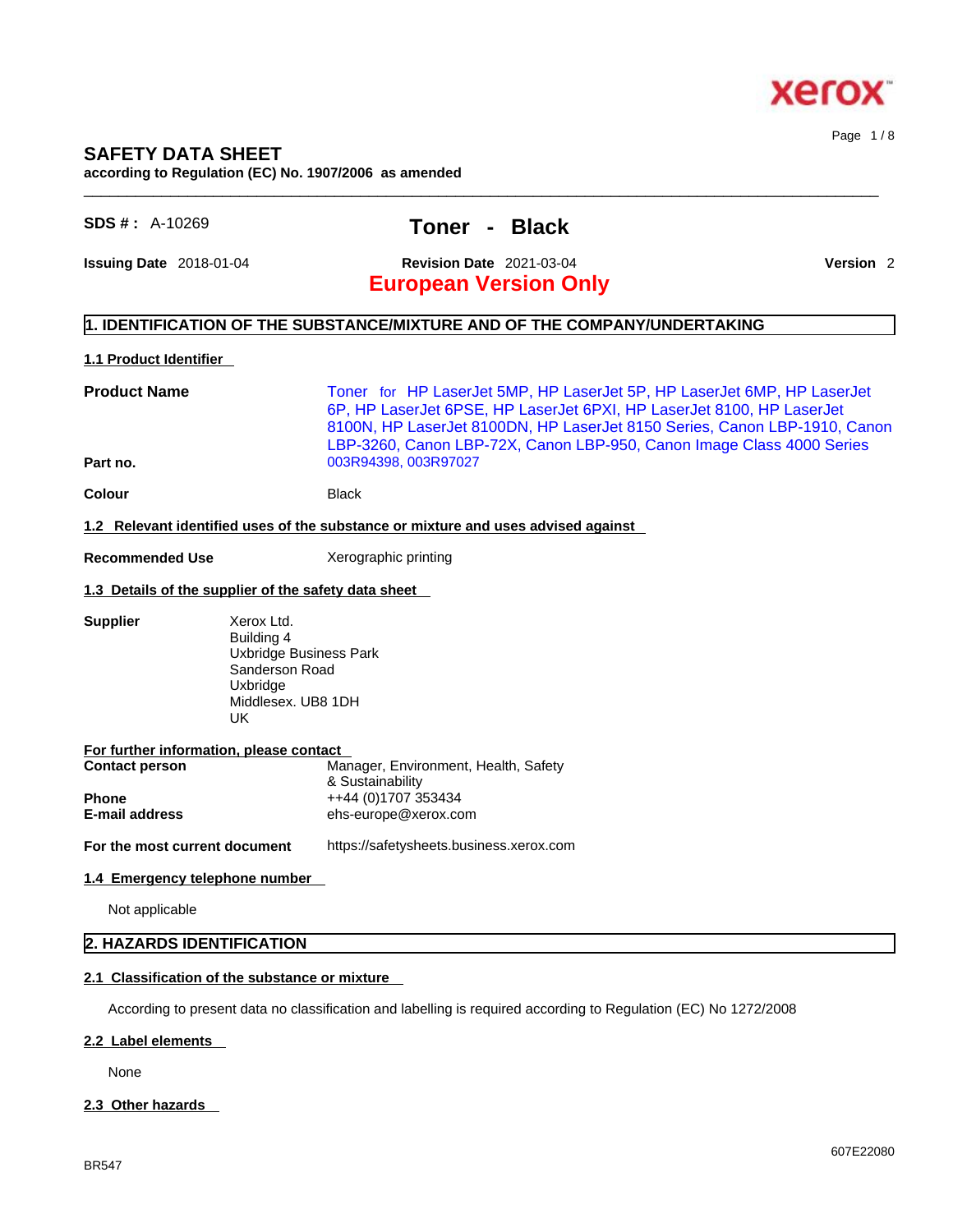$\_$  ,  $\_$  ,  $\_$  ,  $\_$  ,  $\_$  ,  $\_$  ,  $\_$  ,  $\_$  ,  $\_$  ,  $\_$  ,  $\_$  ,  $\_$  ,  $\_$  ,  $\_$  ,  $\_$  ,  $\_$  ,  $\_$  ,  $\_$  ,  $\_$  ,  $\_$  ,  $\_$  ,  $\_$  ,  $\_$  ,  $\_$  ,  $\_$  ,  $\_$  ,  $\_$  ,  $\_$  ,  $\_$  ,  $\_$  ,  $\_$  ,  $\_$  ,  $\_$  ,  $\_$  ,  $\_$  ,  $\_$  ,  $\_$  , Page 2 / 8

**Xerox** 

# **SDS # :** A-10269 **Toner - Black**

 $\_$  ,  $\_$  ,  $\_$  ,  $\_$  ,  $\_$  ,  $\_$  ,  $\_$  ,  $\_$  ,  $\_$  ,  $\_$  ,  $\_$  ,  $\_$  ,  $\_$  ,  $\_$  ,  $\_$  ,  $\_$  ,  $\_$  ,  $\_$  ,  $\_$  ,  $\_$  ,  $\_$  ,  $\_$  ,  $\_$  ,  $\_$  ,  $\_$  ,  $\_$  ,  $\_$  ,  $\_$  ,  $\_$  ,  $\_$  ,  $\_$  ,  $\_$  ,  $\_$  ,  $\_$  ,  $\_$  ,  $\_$  ,  $\_$  ,

**Issuing Date** 2018-01-04 **Revision Date** 2021-03-04 **Version** 2

Not a PBT according to REACH Annex XIII May form explosible dust-air mixture if dispersed

#### **3. COMPOSITION/INFORMATION ON INGREDIENTS**

#### **3.2 Mixtures**

| <b>Chemical Name</b>   | Weight %   | CAS No.     | <b>EC-No</b> | <b>Classification (Reg.)</b><br>1272/2008) | Hazard<br><b>Statements</b> | <b>REACH Registration</b><br><b>Number</b> |
|------------------------|------------|-------------|--------------|--------------------------------------------|-----------------------------|--------------------------------------------|
| Styrene acrylate resin | 25-50      | 25036-19-5  | Not listed   |                                            | $- -$                       | $- -$                                      |
| Magnetite              | 25-50      | 1317-61-9   | 215-277-5    | $- -$                                      | $\sim$ $\sim$               | 01-2119457646-28-0021                      |
| Polypropylene wax      | $2.5 - 10$ | 9003-07-0   | Not listed   | $\sim$ $\sim$                              | $- -$                       | $-1$                                       |
| Silica                 | 2.5        | Proprietary | Proprietary  |                                            | $\sim$ $\sim$               | $\sim$ $\sim$                              |

#### **Note**

"--" indicates no classification or hazard statements apply.

Components marked as "Not Listed" are exempt from registration.

Where no REACH registration number is listed, it is considered confidential to the Only Representative.

#### **4. FIRST AID MEASURES**

#### **4.1 Description of first aid measures**

| <b>General advice</b> | For external use only. When symptoms persist or in all cases of doubt seek medical advice.<br>Show this safety data sheet to the doctor in attendance. |  |  |
|-----------------------|--------------------------------------------------------------------------------------------------------------------------------------------------------|--|--|
| Eye contact           | Immediately flush with plenty of water. After initial flushing, remove any contact lenses and<br>continue flushing for at least 15 minutes             |  |  |
| <b>Skin contact</b>   | Wash skin with soap and water                                                                                                                          |  |  |
| <b>Inhalation</b>     | Move to fresh air                                                                                                                                      |  |  |
| Ingestion             | Rinse mouth with water and afterwards drink plenty of water or milk                                                                                    |  |  |
|                       |                                                                                                                                                        |  |  |

#### **4.2 Most important symptoms and effects, both acute and delayed**

| <b>Acute toxicity</b>   |                                                                                  |
|-------------------------|----------------------------------------------------------------------------------|
| <b>Eyes</b>             | No known effect                                                                  |
| <b>Skin</b>             | No known effect                                                                  |
| <b>Inhalation</b>       | No known effect                                                                  |
| Ingestion               | No known effect                                                                  |
| <b>Chronic effects</b>  |                                                                                  |
| <b>Chronic toxicity</b> | No known effects under normal use conditions                                     |
| <b>Main symptoms</b>    | Overexposure may cause:<br>mild respiratory irritation similar to nuisance dust. |

#### **4.3 Indication of immediate medical attention and special treatment needed**

| <b>Protection of first-aiders</b> | No special protective equipment required |
|-----------------------------------|------------------------------------------|
| Notes to physician                | Treat symptomatically                    |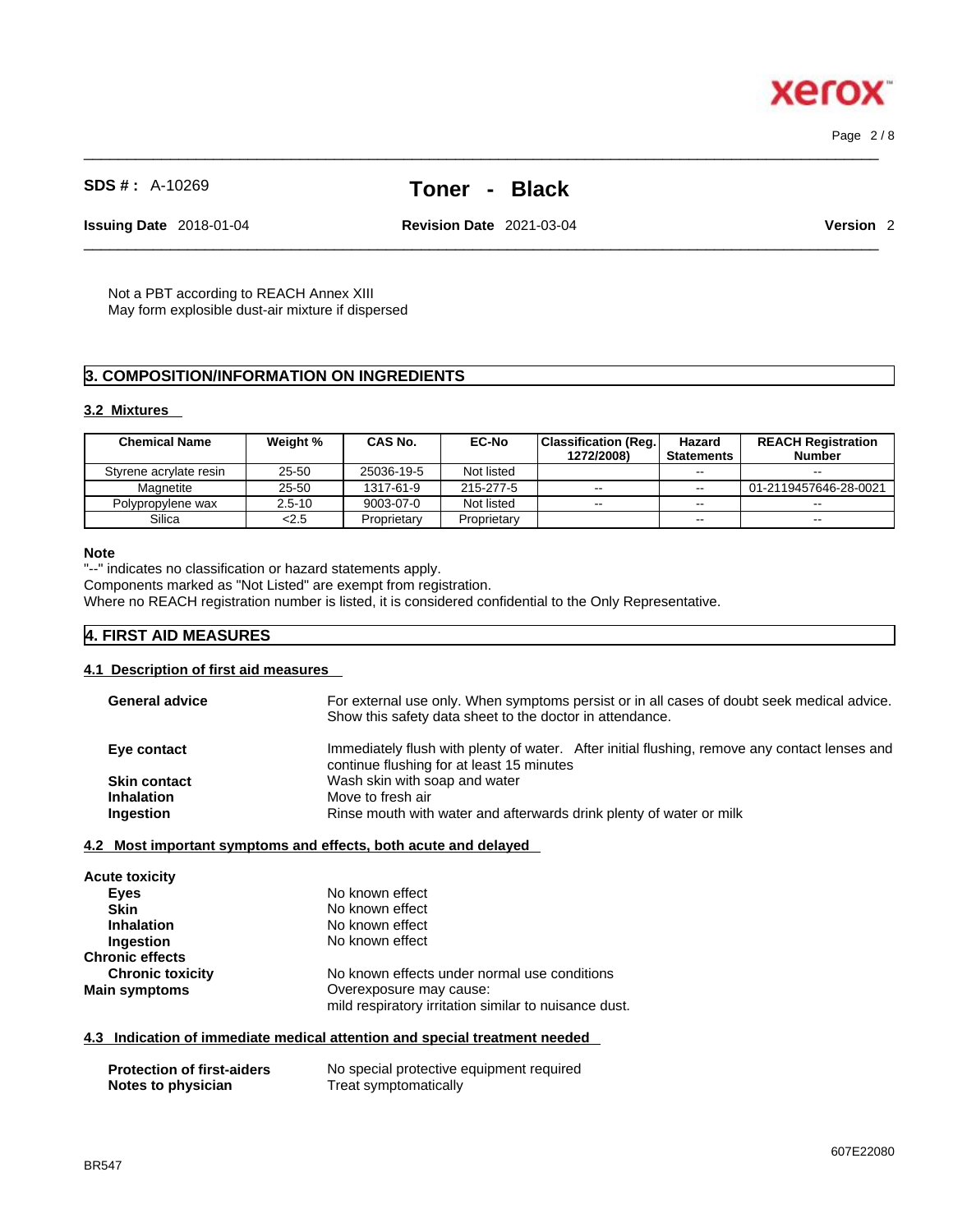$\_$  ,  $\_$  ,  $\_$  ,  $\_$  ,  $\_$  ,  $\_$  ,  $\_$  ,  $\_$  ,  $\_$  ,  $\_$  ,  $\_$  ,  $\_$  ,  $\_$  ,  $\_$  ,  $\_$  ,  $\_$  ,  $\_$  ,  $\_$  ,  $\_$  ,  $\_$  ,  $\_$  ,  $\_$  ,  $\_$  ,  $\_$  ,  $\_$  ,  $\_$  ,  $\_$  ,  $\_$  ,  $\_$  ,  $\_$  ,  $\_$  ,  $\_$  ,  $\_$  ,  $\_$  ,  $\_$  ,  $\_$  ,  $\_$  , Page 3 / 8

xero

**SDS # :** A-10269 **Toner - Black**

 $\_$  ,  $\_$  ,  $\_$  ,  $\_$  ,  $\_$  ,  $\_$  ,  $\_$  ,  $\_$  ,  $\_$  ,  $\_$  ,  $\_$  ,  $\_$  ,  $\_$  ,  $\_$  ,  $\_$  ,  $\_$  ,  $\_$  ,  $\_$  ,  $\_$  ,  $\_$  ,  $\_$  ,  $\_$  ,  $\_$  ,  $\_$  ,  $\_$  ,  $\_$  ,  $\_$  ,  $\_$  ,  $\_$  ,  $\_$  ,  $\_$  ,  $\_$  ,  $\_$  ,  $\_$  ,  $\_$  ,  $\_$  ,  $\_$  ,

**Issuing Date** 2018-01-04 **Revision Date** 2021-03-04 **Version** 2

#### **5. FIREFIGHTING MEASURES**

#### **5.1 Extinguishing media**

**Suitable extinguishing media** Use water spray or fog; do not use straight streams, Foam

**Unsuitable extinguishing media** Do not use a solid water stream as it may scatterand spread fire

#### **5.2 Special hazards arising from the substance or mixture**

Fine dust dispersed in air, in sufficient concentrations, and in the presence of an ignition source is a potential dust explosion hazard

**Hazardous combustion products**Hazardous decomposition products due to incomplete combustion, Carbon oxides, Nitrogen oxides (NOx)

#### **5.3 Advice for fire-fighters**

In the event of fire and/or explosion do not breathe fumes. Wear fire/flame resistant/retardant clothing. Use self-contained pressure-demand breathing apparatus if needed to prevent exposure to smoke or airborne toxins. Wear self-contained breathing apparatus and protective suit.

#### **Other information**

| Flammability | Not flammable  |
|--------------|----------------|
| Flash point  | Not applicable |

#### **6. ACCIDENTAL RELEASE MEASURES**

#### **6.1 Personal precautions, protective equipment and emergency procedures**

Avoid breathing dust

#### **6.2 Environmental precautions**

No special environmental precautions required

#### **6.3 Methods and material for containment and cleaning up**

| <b>Methods for containment</b> | Prevent dust cloud                                                                |
|--------------------------------|-----------------------------------------------------------------------------------|
| Methods for cleaning up        | Use a vacuum cleaner to remove excess, then wash with COLD water. Hot water fuses |
|                                | the toner making it difficult to remove                                           |

#### **6.4 Reference to other sections**

The environmental impact of this product has not been fully investigated However, this preparation is not expected to present significant adverse environmental effects.

#### **7. HANDLING AND STORAGE**

#### **7.1 Precautions for safe handling**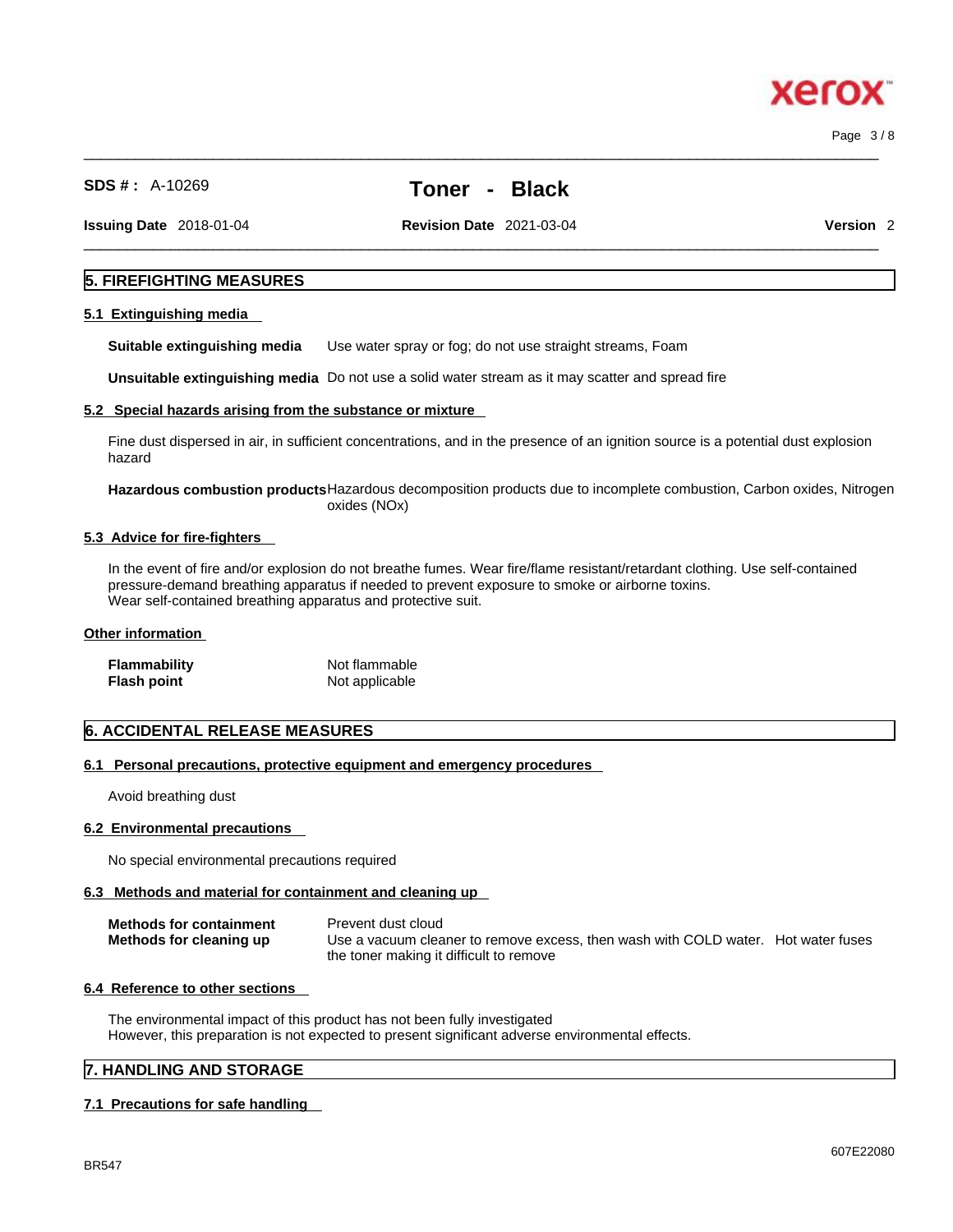# **xero**

Page 4 / 8

**SDS # :** A-10269 **Toner - Black**

 $\_$  ,  $\_$  ,  $\_$  ,  $\_$  ,  $\_$  ,  $\_$  ,  $\_$  ,  $\_$  ,  $\_$  ,  $\_$  ,  $\_$  ,  $\_$  ,  $\_$  ,  $\_$  ,  $\_$  ,  $\_$  ,  $\_$  ,  $\_$  ,  $\_$  ,  $\_$  ,  $\_$  ,  $\_$  ,  $\_$  ,  $\_$  ,  $\_$  ,  $\_$  ,  $\_$  ,  $\_$  ,  $\_$  ,  $\_$  ,  $\_$  ,  $\_$  ,  $\_$  ,  $\_$  ,  $\_$  ,  $\_$  ,  $\_$  ,

**Issuing Date** 2018-01-04 **Revision Date** 2021-03-04 **Version** 2

Handle in accordance with good industrial hygiene and safety practice, Avoid dust accumulation in enclosed space, Prevent dust cloud

**Hygiene measures** None under normal use conditions

#### **7.2 Conditions for safe storage, including any incompatibilities**

Keep container tightly closed in a dry and well-ventilated place, Store at room temperature

#### **7.3 Specific end uses**

Xerographic printing

#### **8. EXPOSURE CONTROLS/PERSONAL PROTECTION**

**8.1 Control parameters** 

| <b>Xerox Exposure Limit</b><br><b>Xerox Exposure Limit</b>                                                                                  | $2.5 \text{ mg/m}^3$ (total dust)<br>$0.4 \text{ mg/m}^3$ (respirable dust)                                                                                                                                  |
|---------------------------------------------------------------------------------------------------------------------------------------------|--------------------------------------------------------------------------------------------------------------------------------------------------------------------------------------------------------------|
| 8.2 Exposure controls                                                                                                                       |                                                                                                                                                                                                              |
| <b>Engineering measures</b>                                                                                                                 | None under normal use conditions                                                                                                                                                                             |
| Personal protective equipment                                                                                                               |                                                                                                                                                                                                              |
| <b>Eye/face protection</b><br><b>Hand protection</b><br>Skin and body protection<br><b>Respiratory protection</b><br><b>Thermal hazards</b> | No special protective equipment required<br>No special protective equipment required<br>No special protective equipment required<br>No special protective equipment required<br>None under normal processing |
| <b>Environmental Exposure Controls</b><br><b>Environmental Exposure</b><br><b>Controls</b>                                                  | Keep out of drains, sewers, ditches and waterways                                                                                                                                                            |

#### **9. PHYSICAL AND CHEMICAL PROPERTIES**

#### **9.1 Information on basic physical and chemical properties**

| Appearance<br><b>Physical state</b><br>Colour                                            | Solid<br><b>Black</b> | Powder                                         | Odour<br><b>Odour threshold</b><br>рH | Faint<br>Not applicable<br>Not applicable |  |
|------------------------------------------------------------------------------------------|-----------------------|------------------------------------------------|---------------------------------------|-------------------------------------------|--|
| <b>Flash point</b>                                                                       |                       | Not applicable                                 |                                       |                                           |  |
| <b>Melting / Freezing Point</b><br><b>Boiling point/boiling range</b><br>Softening point |                       | Not applicable<br>Not applicable<br>49 - 60 °C | 120 - 140 $\degree$ F                 |                                           |  |
| <b>Evaporation rate</b><br><b>Flammability</b>                                           |                       | Not applicable<br>Not flammable                |                                       |                                           |  |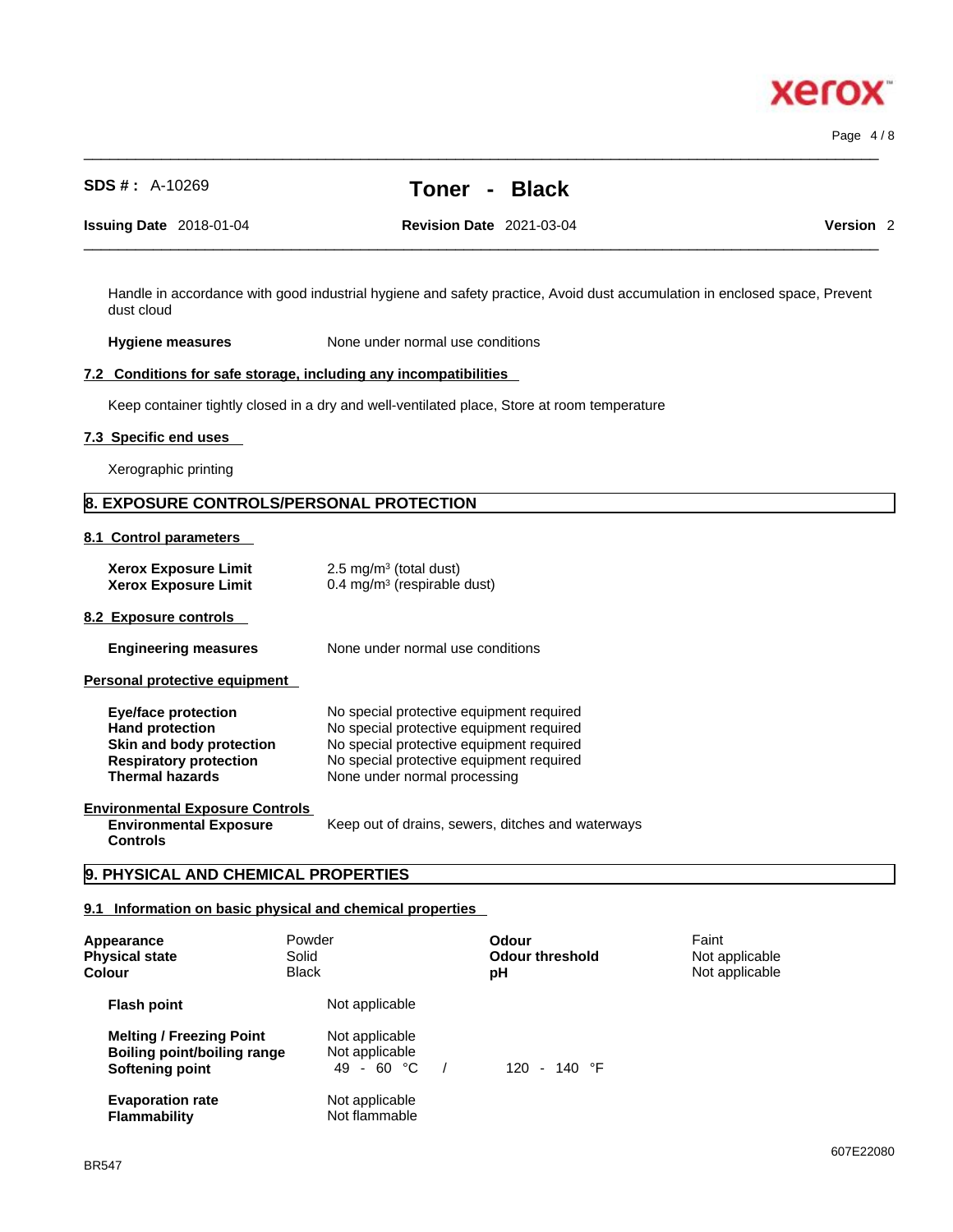#### Page 5 / 8

**Xerox** 

| <b>SDS #: A-10269</b>                                        | <b>Black</b><br>Toner                                                                                                                       |                      |
|--------------------------------------------------------------|---------------------------------------------------------------------------------------------------------------------------------------------|----------------------|
| <b>Issuing Date</b> 2018-01-04                               | <b>Revision Date 2021-03-04</b>                                                                                                             | Version <sub>2</sub> |
| <b>Flammability Limits in Air</b>                            | Not applicable                                                                                                                              |                      |
| <b>Explosive Limits</b>                                      | No data available                                                                                                                           |                      |
| Vapour pressure                                              | Not applicable                                                                                                                              |                      |
| Vapour density                                               | Not applicable                                                                                                                              |                      |
| <b>Specific gravity</b>                                      | $-2$                                                                                                                                        |                      |
| <b>Water solubility</b>                                      | Negligible                                                                                                                                  |                      |
| <b>Partition coefficient</b>                                 | Not applicable                                                                                                                              |                      |
| <b>Autoignition temperature</b><br>Decomposition temperature | Not applicable<br>Not determined                                                                                                            |                      |
| <b>Viscosity</b>                                             | Not applicable                                                                                                                              |                      |
| <b>Explosive properties</b>                                  | Fine dust dispersed in air, in sufficient concentrations, and in the presence of an ignition<br>source is a potential dust explosion hazard |                      |
| <b>Oxidising properties</b>                                  | Not applicable                                                                                                                              |                      |
| 9.2 Other information                                        |                                                                                                                                             |                      |

 $\_$  ,  $\_$  ,  $\_$  ,  $\_$  ,  $\_$  ,  $\_$  ,  $\_$  ,  $\_$  ,  $\_$  ,  $\_$  ,  $\_$  ,  $\_$  ,  $\_$  ,  $\_$  ,  $\_$  ,  $\_$  ,  $\_$  ,  $\_$  ,  $\_$  ,  $\_$  ,  $\_$  ,  $\_$  ,  $\_$  ,  $\_$  ,  $\_$  ,  $\_$  ,  $\_$  ,  $\_$  ,  $\_$  ,  $\_$  ,  $\_$  ,  $\_$  ,  $\_$  ,  $\_$  ,  $\_$  ,  $\_$  ,  $\_$  ,

None

#### **10. STABILITY AND REACTIVITY**

#### **10.1 Reactivity**

No dangerous reaction known under conditions of normal use

#### **10.2 Chemical stability**

Stable under normal conditions

#### **10.3 Possibility of hazardous reactions**

| <b>Hazardous reactions</b> | None under normal processing            |
|----------------------------|-----------------------------------------|
| Hazardous polymerisation   | Hazardous polymerisation does not occur |

#### **10.4 Conditions to avoid**

Prevent dust cloud, Fine dust dispersed in air, in sufficient concentrations, and in the presence of an ignition source is a potential dust explosion hazard

#### **10.5 Incompatible Materials**

None

#### **10.6 Hazardous decomposition products**

None under normal use

#### **11. TOXICOLOGICAL INFORMATION**

*The toxicity data noted below is based on the test results of similar reprographic materials.* 

#### **11.1 Information on toxicological effects**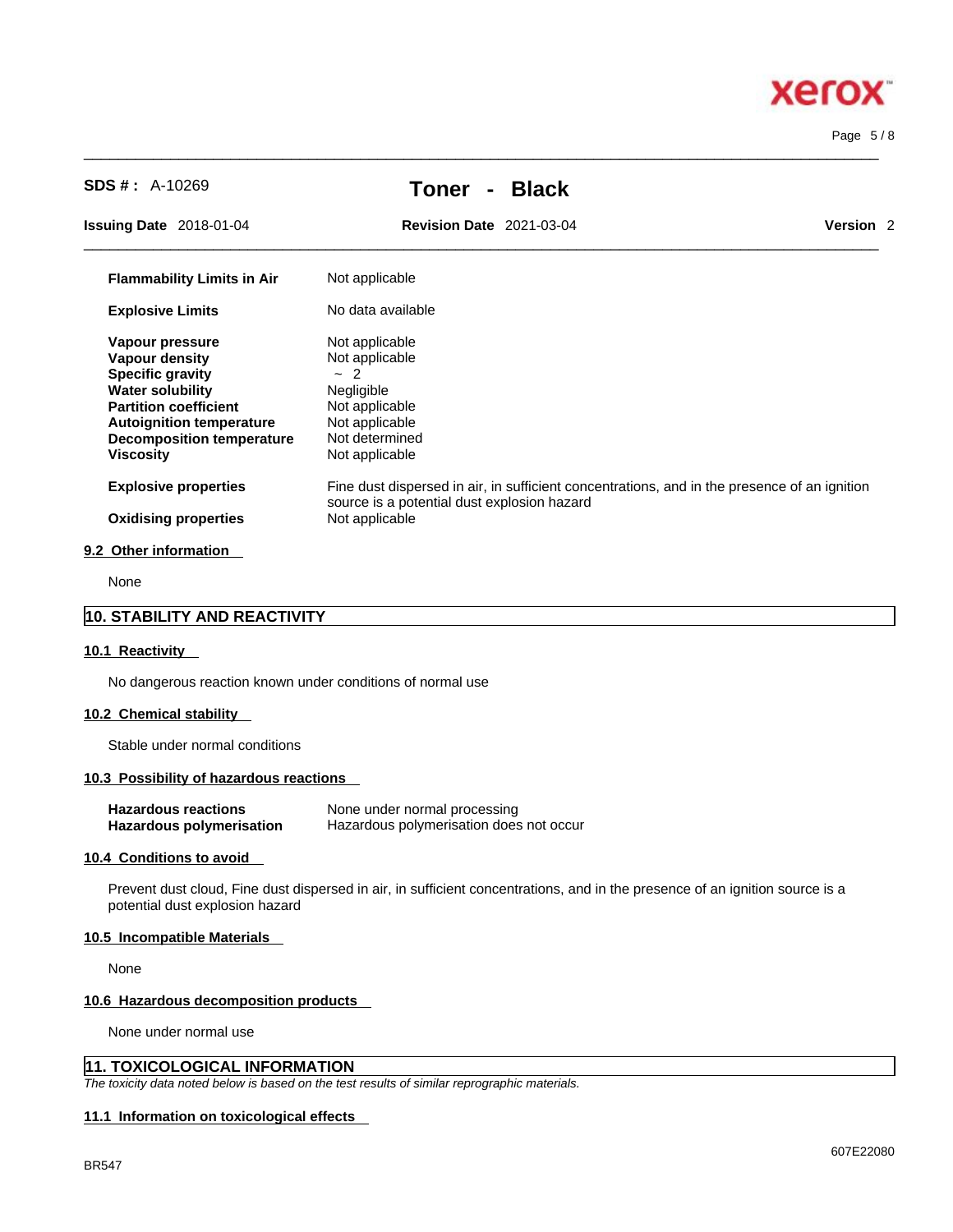$\_$  ,  $\_$  ,  $\_$  ,  $\_$  ,  $\_$  ,  $\_$  ,  $\_$  ,  $\_$  ,  $\_$  ,  $\_$  ,  $\_$  ,  $\_$  ,  $\_$  ,  $\_$  ,  $\_$  ,  $\_$  ,  $\_$  ,  $\_$  ,  $\_$  ,  $\_$  ,  $\_$  ,  $\_$  ,  $\_$  ,  $\_$  ,  $\_$  ,  $\_$  ,  $\_$  ,  $\_$  ,  $\_$  ,  $\_$  ,  $\_$  ,  $\_$  ,  $\_$  ,  $\_$  ,  $\_$  ,  $\_$  ,  $\_$  , Page 6 / 8

xerox

# **SDS # :** A-10269 **Toner - Black**

 $\_$  ,  $\_$  ,  $\_$  ,  $\_$  ,  $\_$  ,  $\_$  ,  $\_$  ,  $\_$  ,  $\_$  ,  $\_$  ,  $\_$  ,  $\_$  ,  $\_$  ,  $\_$  ,  $\_$  ,  $\_$  ,  $\_$  ,  $\_$  ,  $\_$  ,  $\_$  ,  $\_$  ,  $\_$  ,  $\_$  ,  $\_$  ,  $\_$  ,  $\_$  ,  $\_$  ,  $\_$  ,  $\_$  ,  $\_$  ,  $\_$  ,  $\_$  ,  $\_$  ,  $\_$  ,  $\_$  ,  $\_$  ,  $\_$  ,

**Issuing Date** 2018-01-04 **Revision Date** 2021-03-04 **Version** 2

| <b>Acute toxicity</b>        |                                                                           |
|------------------------------|---------------------------------------------------------------------------|
| Product Information          |                                                                           |
| <b>Irritation</b>            | No skin irritation, No eye irritation                                     |
| Oral LD50                    | $> 5$ g/kg (rat)                                                          |
| Dermal LD50                  | $> 5$ g/kg (rabbit)                                                       |
| <b>LC50 Inhalation</b>       | $> 5$ mg/L (rat, 4 hr)                                                    |
| <b>Chronic toxicity</b>      |                                                                           |
| Product Information          |                                                                           |
| <b>Chronic effects</b>       | No known effects under normal use conditions                              |
| Carcinogenicity              | Not classifiable as a human carcinogen                                    |
| Other toxic effects          |                                                                           |
| Product Information          |                                                                           |
| <b>Sensitisation</b>         | No sensitisation responses were observed                                  |
| <b>Mutagenic effects</b>     | Not mutagenic in AMES Test                                                |
| <b>Reproductive toxicity</b> | This product does not contain any known or suspected reproductive hazards |
| Target organ effects         | None known                                                                |
| Other adverse effects        | None known                                                                |
| <b>Aspiration Hazard</b>     | Not applicable                                                            |
|                              |                                                                           |

11.2 Information on other hazards

**Endocrine disrupting properties** No information available

#### **12. ECOLOGICAL INFORMATION**

#### **12.1 Toxicity**

On available data, the mixture / preparation is not harmful to aquatic life

#### **12.2 Persistence and degradability**

Not readily biodegradable

#### **12.3 Bioaccumulative potential**

Bioaccumulation is unlikely

#### **12.4 Mobility in soil**

Insoluble in water

#### **12.5 Results of PBT and vPvB assessment**

Not a PBT according to REACH Annex XIII

#### **12.6 Endocrine disrupting properties**

The environmental impact of this product has not been fully investigated However, this preparation is not expected to present significant adverse environmental effects.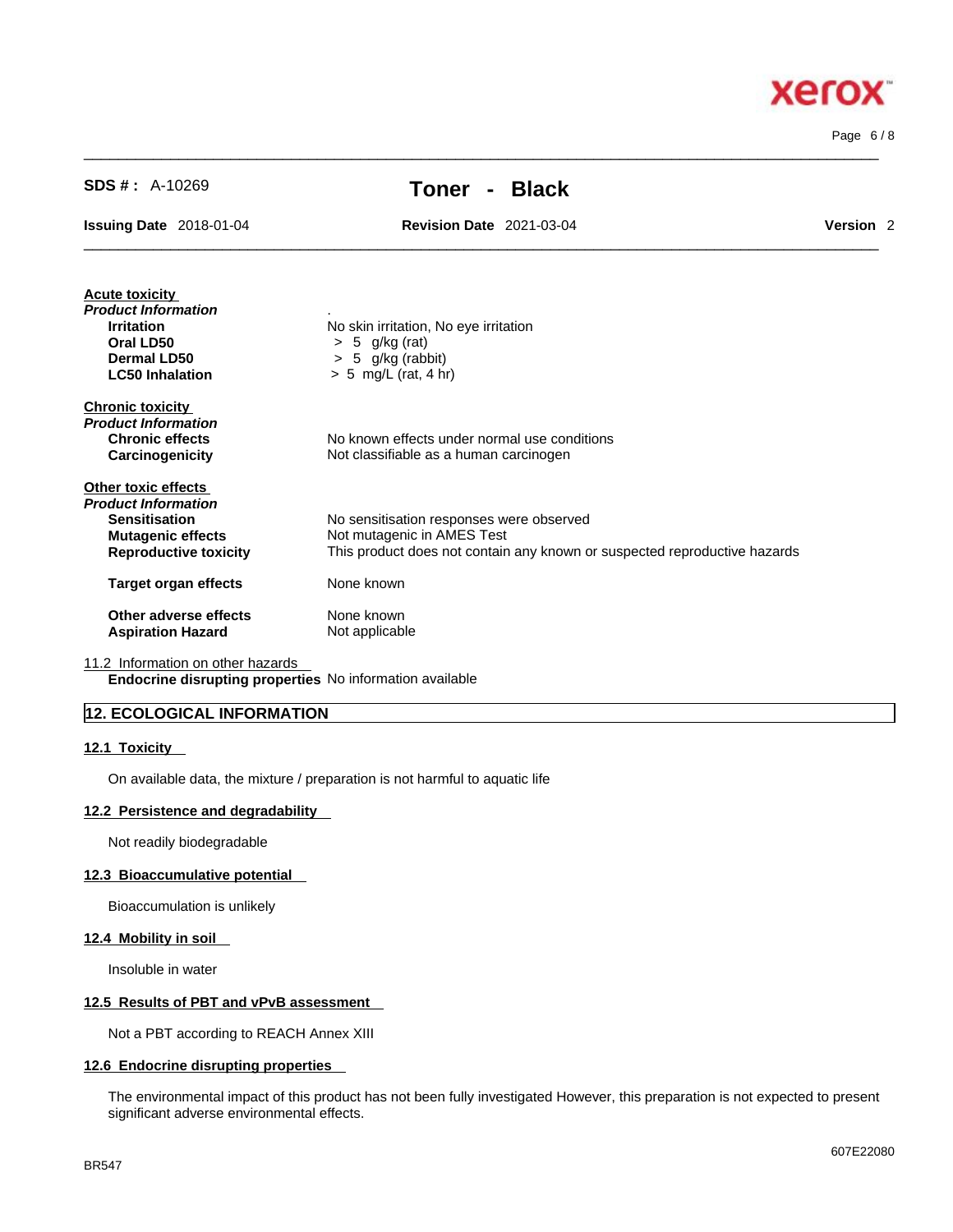$\_$  ,  $\_$  ,  $\_$  ,  $\_$  ,  $\_$  ,  $\_$  ,  $\_$  ,  $\_$  ,  $\_$  ,  $\_$  ,  $\_$  ,  $\_$  ,  $\_$  ,  $\_$  ,  $\_$  ,  $\_$  ,  $\_$  ,  $\_$  ,  $\_$  ,  $\_$  ,  $\_$  ,  $\_$  ,  $\_$  ,  $\_$  ,  $\_$  ,  $\_$  ,  $\_$  ,  $\_$  ,  $\_$  ,  $\_$  ,  $\_$  ,  $\_$  ,  $\_$  ,  $\_$  ,  $\_$  ,  $\_$  ,  $\_$  , Page 7 / 8

**Xerox** 

|                                    | ו טווסו<br>piavn                                                                                                                                                   |                                                                                              |  |
|------------------------------------|--------------------------------------------------------------------------------------------------------------------------------------------------------------------|----------------------------------------------------------------------------------------------|--|
| <b>Issuing Date</b> 2018-01-04     | <b>Revision Date 2021-03-04</b>                                                                                                                                    | Version <sub>2</sub>                                                                         |  |
| 12.7 Other adverse effects         |                                                                                                                                                                    |                                                                                              |  |
| No information available           |                                                                                                                                                                    |                                                                                              |  |
| <b>13. DISPOSAL CONSIDERATIONS</b> |                                                                                                                                                                    |                                                                                              |  |
| 13.1 Waste treatment methods       |                                                                                                                                                                    |                                                                                              |  |
| <b>Waste Disposal Method</b>       | Can be landfilled or incinerated, when in compliance with local regulations                                                                                        | If incineration is to be carried out, care must be exercised to prevent dust clouds forming. |  |
| <b>EWC Waste Disposal No.</b>      | 08 03 18                                                                                                                                                           |                                                                                              |  |
| <b>Other information</b>           | Although toner is not an aquatic toxin, microplastics may be a physical hazard to aquatic life<br>and should not be allowed to enter drains, sewers, or waterways. |                                                                                              |  |
|                                    |                                                                                                                                                                    |                                                                                              |  |

#### **14. TRANSPORT INFORMATION**

#### **14.1 UN/ID No**

Not regulated

#### **14.2 Proper shipping name**

Not regulated

#### **14.3 Transport hazard class(es)**

Not classified

#### **14.4 Packing Group**

Not applicable

#### **14.5 Environmental hazards**

Presents little or no hazard to the environment

#### **14.6 Special precautions for users**

No special precautions are needed in handling this material

#### **14.7 Transport in bulk according to MARPOL 73/78 and the IBC Code**

Not applicable

#### **15. REGULATORY INFORMATION**

#### **15.1 Safety, health and environmental regulations/legislation specific for the substance or mixture**

**SDS # :** A-10269 **Toner - Black**